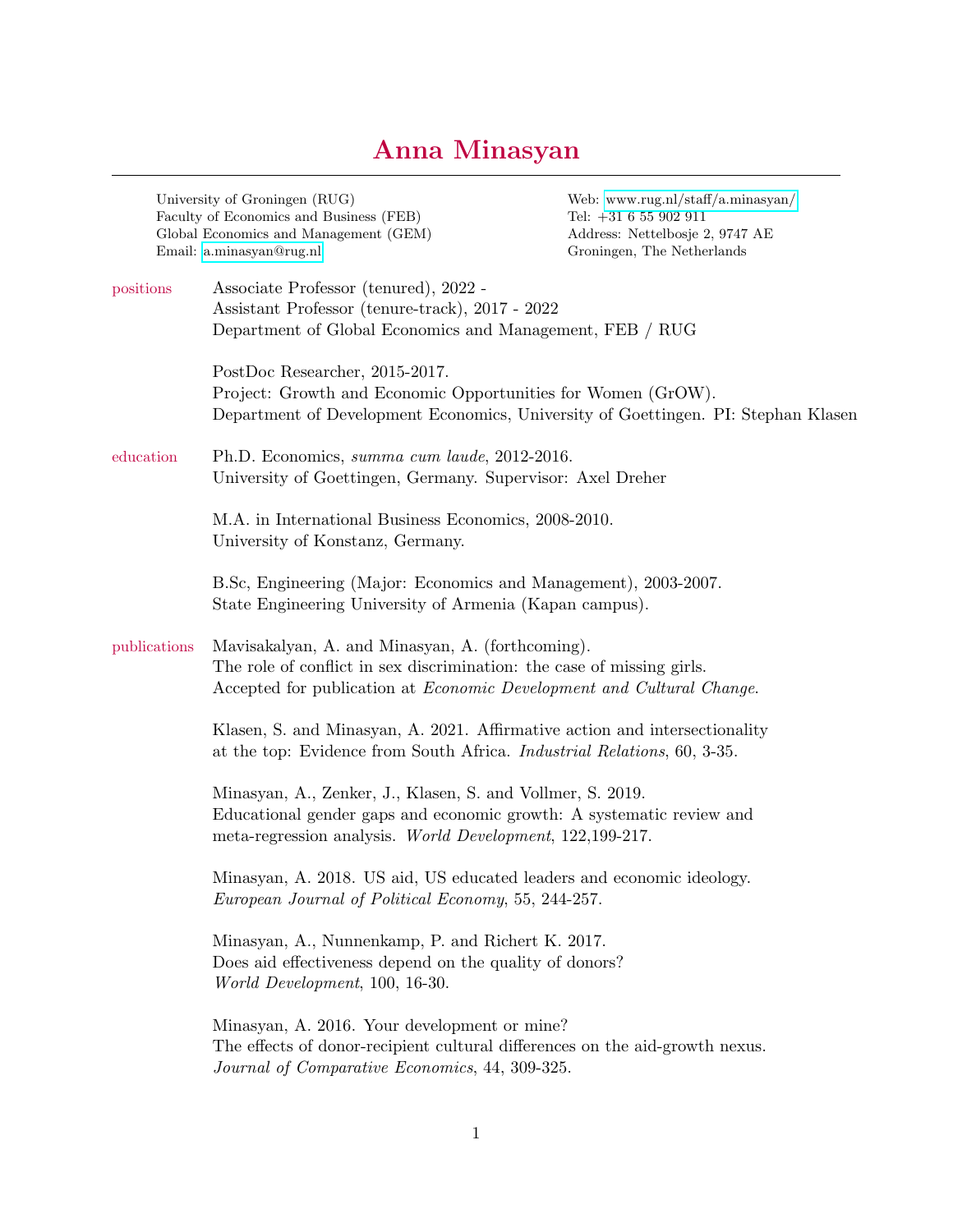|                     | Minasyan, A. and Nunnenkamp, P. 2016.<br>Remittances and the effectiveness of foreign aid.<br>Review of Development Economics, 20, 681-701.                                                                                                                                                                                                                                                                                                                                                                                                                                                                            |
|---------------------|------------------------------------------------------------------------------------------------------------------------------------------------------------------------------------------------------------------------------------------------------------------------------------------------------------------------------------------------------------------------------------------------------------------------------------------------------------------------------------------------------------------------------------------------------------------------------------------------------------------------|
|                     | Dreher A, Minasyan, A and Nunnenkamp, P. 2015.<br>Government ideology in donor and recipient countries:<br>Does ideological proximity matter for the effectiveness of aid.<br>European Economic Review, 79, 80-92.                                                                                                                                                                                                                                                                                                                                                                                                     |
| current<br>research | Minasyan, A. & J. Priebe. Political economy of development interventions.<br>Minasyan, A. & G. Montinola. Development aid and women's legal empowerment.<br>Mavisakalyan, A. & A. Minasyan. Mining industry and local government trust.<br>Hamilton, C., R. Lensink & A. Minasyan. Aiding urbanization? The differential<br>impact of DAC and Chinese aid.                                                                                                                                                                                                                                                             |
| policy<br>articles  | Klasen, S., and Minasyan, A., 2017. Gender Inequality and Growth in Europe.<br>Intereconomics, 52, 17-23.<br>Minasyan, A. (2018). Evidence-based allocation in global health:<br>Lessons learned for Germany. DIE Discussion Paper 4/2018. Bonn.                                                                                                                                                                                                                                                                                                                                                                       |
| media<br>coverage   | LSE Business Review (2020). Clarín newspaper, Buenos Aires, 2018<br>FEB blog (2018, 2022), FEB SoundByte (2018).                                                                                                                                                                                                                                                                                                                                                                                                                                                                                                       |
| teaching            | Faculty of Economics and Business, University of Groningen<br>International Finance and Development, master, 2019-<br>Global Political Economy, bachelor, 2019-2021.<br>Country Studies, master, 2018-<br>Foreign Dir. Invest., Trade and Geography, bachelor, 2017-2020.<br>Research Paper, bachelor, 2018-2020.<br>Foreign Direct Investment and Trade, master, 2018.<br>International Economics, bachelor, 2018.<br>Guest lecture, Global Development Studies, bachelor, 2021.<br>Guest lecture, Summer & Winter School/South Korea partnerships, Groningen, 2019.<br>Bachelor and master theses supervision, 2018- |
|                     | Chair of Development Economics, University of Goettingen<br>(Teaching Assistant)<br>Panel Data Econometrics, master, 2017.<br>Seminar on Gender and Aid, master, 2016.<br>Seminar Gender and Development, master 2015.<br>Development Economics II, master, 2015.<br>Introduction to Development Economics, bachelor, 2014.                                                                                                                                                                                                                                                                                            |
| supervision         | PhD: C. Hamilton (2021-), R. Marapin (2020-), M. Abolhassani (gradated 2019).<br>Research Master x3 (2019-2021).                                                                                                                                                                                                                                                                                                                                                                                                                                                                                                       |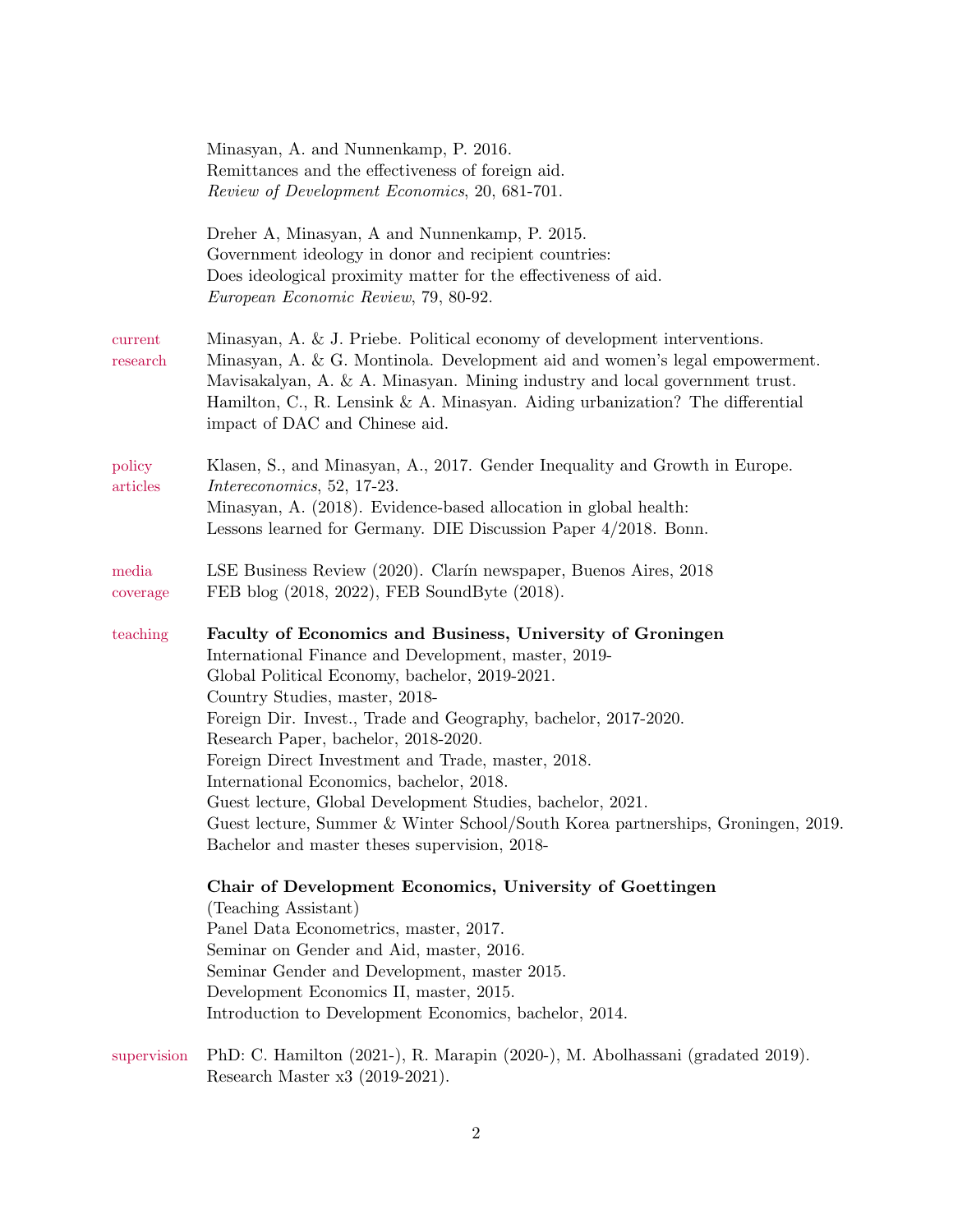| recognitions<br>$\&$ awards | FEB Most Valued Lecturer List, May, 2022.<br>Elected member, German Development Economics Committee (AEL), VfS, 2020 -<br>University Teaching Qualification UTQ/BKO, 2019.<br>FEB Best Newcomer Award - Quest Student Association, 2018.<br>SOM fellow, FEB, University of Groningen, 2017-<br>DAAD Australia-Germany mobility grant, 2017.<br>DAAD scholarship for PhD studies in Germany, 2013-2016.<br>Open Society Foundation grant for PhD studies in Germany, 2012.<br>CRRC Armenia, grant for research paper on foreign aid in Armenia 2011.<br>DAAD scholarship for master's studies in Germany, 2008-2010.<br>US government grant (FLEX alumni), girls empowerment project, Armenia, 2007.<br>US government full scholarship (FLEX), academic exchange in MS, USA, 2000-2001. |
|-----------------------------|----------------------------------------------------------------------------------------------------------------------------------------------------------------------------------------------------------------------------------------------------------------------------------------------------------------------------------------------------------------------------------------------------------------------------------------------------------------------------------------------------------------------------------------------------------------------------------------------------------------------------------------------------------------------------------------------------------------------------------------------------------------------------------------|
| research visits             | Curtin University, Perth, Australia, Mar-Apr, 2017.<br>George-Mason Univeristy, VA, USA, Sep-Oct, 2014.<br>Insitute for World Economy, Kiel, Germany, Dec, 2014.                                                                                                                                                                                                                                                                                                                                                                                                                                                                                                                                                                                                                       |
| invited talks               | Societal Challenges Workshop (2021), IPE Colloqium RUG (2021), U Bath (2021),<br>U Hamburg $(2021)$ , U Goettingen $(2020)$ , U Nottingham $(2019)$ ,<br>WU Vienna (2019), PEGDECH Groningen (2019), Wageningen U (2017),<br>Groningen (2017), Monash U (2017), UWA Perth (2017), UQ Brisbane (2017).                                                                                                                                                                                                                                                                                                                                                                                                                                                                                  |
| conferences,<br>workshops   | 2021:<br>Women in Economics, Armenian Economics Association (virtual).<br>AEL Development Economics Conference (virtual).<br>U4 Network SSEL Cluster Conference on Social Responsibility in Challenging Times                                                                                                                                                                                                                                                                                                                                                                                                                                                                                                                                                                          |
|                             | 2020 (Covid-19 disruptions):<br>PEDD Muenster. AEL Development Economics Conference (closed session) (virtual).<br>EEA Congress (virtual). EPCS Lucerne (cancelled). ASREC, USA (cancelled).<br>Gender and Economics Workshop Rotterdam (cancelled).<br>GGDC Groningen (cancelled). Political Economy Workshop Hamburg (cancelled).                                                                                                                                                                                                                                                                                                                                                                                                                                                    |
|                             | 2019:<br>SMYE Brussels. AEL, Berlin. ECINEQ, Paris. EEA, Manchester. EALE, Uppsala.<br>BBQ, Kiel. CREA/IZA workshop Gender and Economics, Luxembourg.                                                                                                                                                                                                                                                                                                                                                                                                                                                                                                                                                                                                                                  |
|                             | 2017-2018:<br>U4 Network, Goettingen. HiCN, Medellin. EPCS, Rome. NDEC, Helsinki.<br>AEL, Zurich. NEPS, Verona. IIPF, Tampere. AEA/ASSA, Philadelphia.<br>IAFFE Seoul. AEL, Goettingen.                                                                                                                                                                                                                                                                                                                                                                                                                                                                                                                                                                                                |
|                             | 2015-2016:<br>PEGNet, Berlin. PEGNet, Kigali. AEL Heidelberg. AEL Kiel.<br>GrOW workshop, Stellenbosch. GrOW, New Delhi. IAFFE, Galway.<br>Silvaplana Political Economy, Potresina. BBQ, Hannover. BBQ, Salzburg.                                                                                                                                                                                                                                                                                                                                                                                                                                                                                                                                                                      |
|                             |                                                                                                                                                                                                                                                                                                                                                                                                                                                                                                                                                                                                                                                                                                                                                                                        |